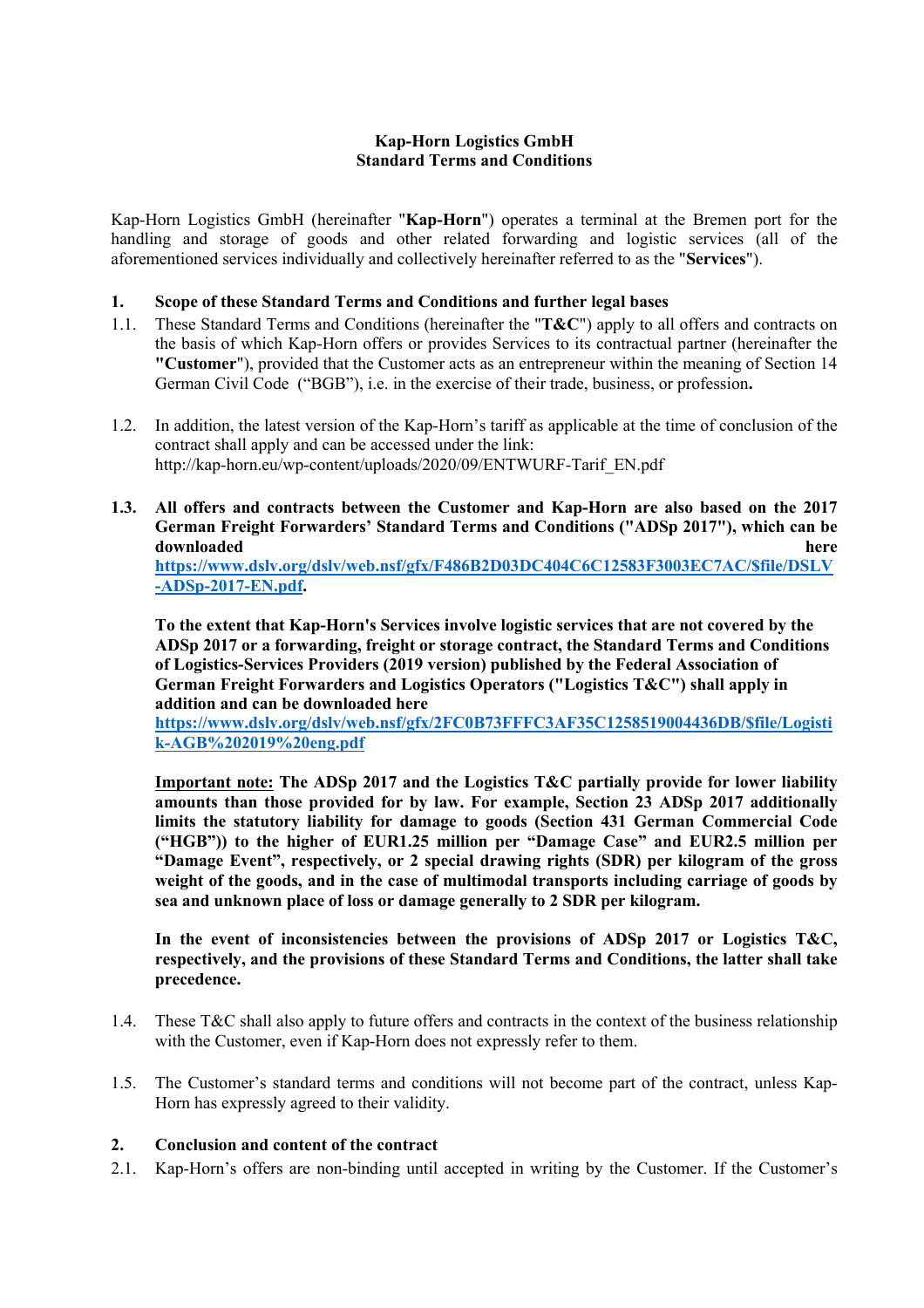order is not preceded by an offer from Kap-Horn, Kap-Horn's silence regarding this order shall not be deemed acceptance of the order.

- 2.2. The conclusion, amendments, additions or side agreements to an order must be made in writing in order to be effective. If, by way of exception, Kap-Horn accepted an oral order, it assumes no liability whatsoever for the consequences arising from the absence of an electronic or written order.
- 2.3. Kap-Horn may, in general or for certain Services, require that orders or other data and information essential for order processing be transmitted in accordance with a predefined pattern by means of electronic data communication in compliance with user regulations established for that purpose.
- 2.4. If the Customer and Kap-Horn agree on additional Services after conclusion of the contract, these Services must be remunerated additionally. Clause 3 shall apply mutatis mutandis to the amount of remuneration for the additional Services**.**

### **3. Prices, tariffs, costs of packaging, price changes**

- 3.1. Unless Kap-Horn and the Customer entered into any special agreements on the items and the amount of Kap-Horn's remuneration, the fees and charges to be billed by Kap-Horn shall be in accordance with Kap-Horn's applicable tariff (see Clause 1.2). To the extent that the applicable tariff does not provide otherwise and Kap-Horn and the Customer have not entered into any special agreements, all pricing information set forth in the tariff applies exclusively to Kap-Horn's own Services listed there and/or services provided by third parties and to goods of customary volume, weight and ordinary quality, the handling, transport or storage of which is not subject to any special statutory provisions.
- 3.2. If the information provided in the Customer's inquiry or order regarding the goods (such as their dimensions or weight), type or scope of the Service to be provided or operational framework conditions for the provision of Services (such as ship size or draught) turns out to be incorrect or incomplete, Kap-Horn shall be entitled, at its equitable discretion, to unilaterally increase the agreed remuneration to reflect the additional expenses caused thereby.
- 3.3. If, after conclusion of the contract, freight, freight surcharges, taxes, public charges or fees or collective wages are introduced or increased, Kap-Horn shall be entitled to change the price at its equitable discretion, unless it is responsible for the increase.
- 3.4. In the event of hindrances or difficulties in the provision of Services beyond Kap-Horn's control, the additional expenses incurred by Kap-Horn for that reason shall be reimbursed by the Customer.
- 3.5. All prices are net, i.e. excluding VAT. If VAT arises, it will be shown separately on the invoice in the amount valid on the date of invoicing.
- 3.6. To the extent that Kap-Horn has been commissioned with packaging services and in the absence of a different price agreement between the parties, the Customer shall bear the costs for packaging materials in addition to the remuneration of Kap-Horn according to outlay. The packaging materials used shall become the property of the Customer upon completion of the packaging work.

### **4. Prohibited and restricted goods**

- 4.1. Excluded from Kap-Horn's acceptance are goods
	- 1. the custody, handling and transport of which is prohibited by applicable laws or regulations or the quantities of which exceed any prescribed maximum quantities; or
	- 2. which, after careful assessment by Kap-Horn, are not suitable for acceptance due to their properties, condition or packaging or endanger safe handling or safe storage.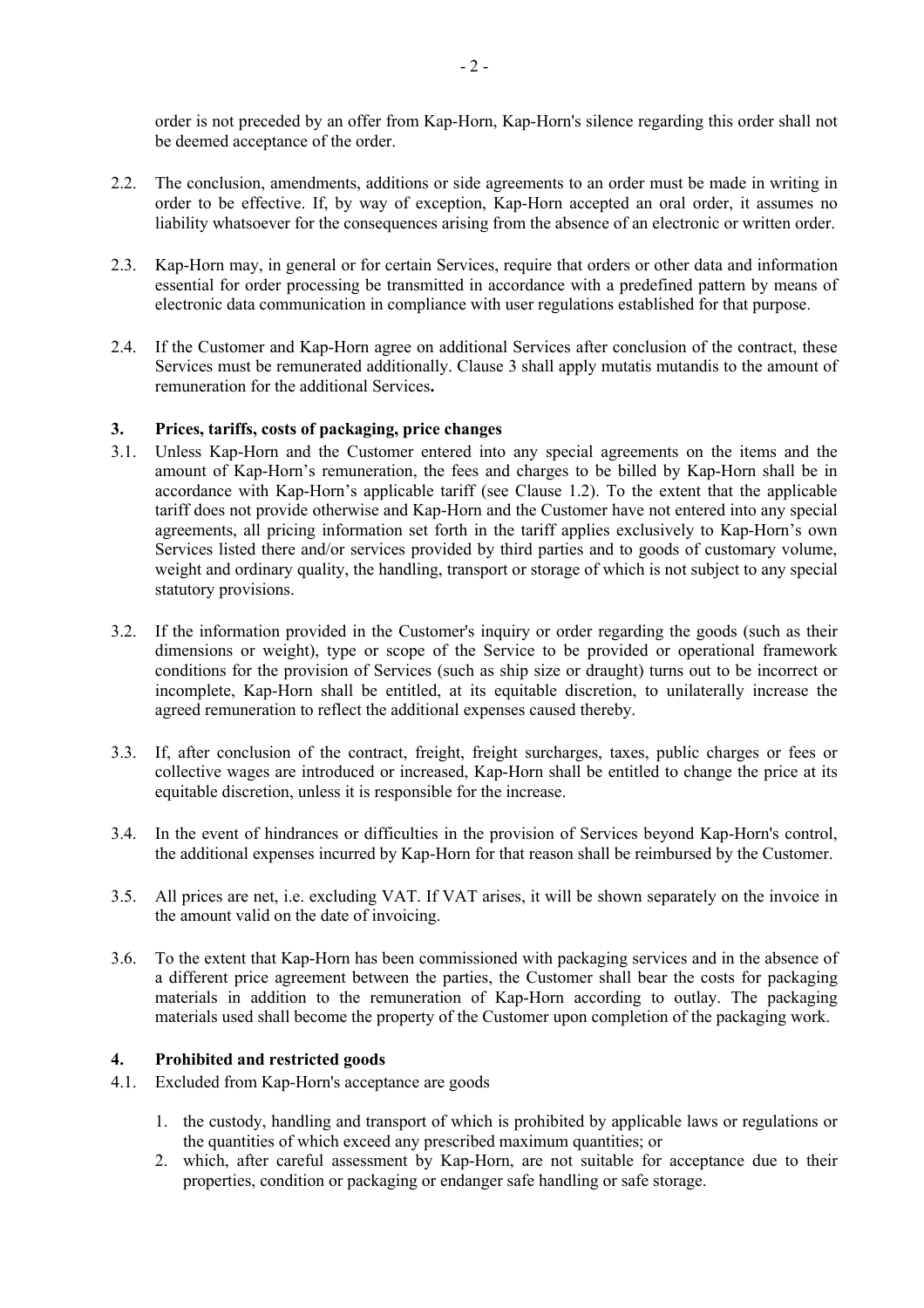- 1. valuables, works of art, precious metals, money and securities;
- 2. fragile goods;
- 3. live animals;
- 4. waste as defined by public waste law;
- 5. goods that are moisture-sensitive, temperature-sensitive or otherwise perishable goods;
- 6. refrigerated containers; and
- 7. dangerous goods as defined in the laws governing hazardous goods (e.g. German Carriage of Hazardous Goods Act or the IMDG Code)

are to be separately agreed upon with Kap-Horn by the Customer with explicit reference to the relevant property among those listed above, together with instructions as to the specific requirements for the handling of the goods.

# **5. Customer's duty to provide information, to properly label the goods, and to cooperate**

- 5.1. The Customer must inform Kap-Horn fully and in a timely manner of all relevant circumstances that Kap-Horn requires for the proper execution of the order. This applies in particular to the number, type, size and content of the packages, their loadability, special properties such as center of gravity, hazardousness, fragility and sensitivity to temperature and moisture.
- 5.2. Dangerous goods that are subject to the laws and regulations on the carriage of hazardous goods must be announced in advance in accordance with the relevant legal and regulatory requirements. The data transmitted shall contain all the information required, and must be accompanied by the necessary safety data sheets. The Customer must ensure that the acceptance or handling of the goods by Kap-Horn is permitted in accordance with the relevant laws and regulations, and notify Kap-Horn if there are any special requirements involved.
- 5.3. If, after acceptance of an item, it turns out that, according to Kap-Horn's due assessment, that item poses a concrete threat to human health or Kap-Horn's or a third party's legally protected interest, the Customer must collect the item in question immediately upon the request of Kap-Horn, or neutralize it in a suitable manner. If there is imminent danger, Kap-Horn shall be authorized to neutralize the goods even without prior request to the Customer. The costs incurred by these measures and the risk to the item associated therewith shall be borne by the Customer if the Customer had failed to duly communicate the risk or if the risk was not caused by Kap-Horn's fault.
- 5.4. The goods must be clearly and permanently marked with the adequate labeling required for their proper handling as laid down in the applicable laws or regulations.
- 5.5. The Customer must provide Kap-Horn, without being prompted and in a timely manner, with all information required for the proper export of the goods from the territory of the EU or the Federal Republic of Germany or import into the EU or the Federal Republic of Germany. The Customer shall be responsible for compliance with all applicable laws and regulations on imports and exports (including customs, tax and foreign trade law). In particular, the Customer must issue all necessary forms itself, or deliver them electronically and, where necessary, complete them, and it must arrange for the proper handling of the goods.
- 5.6. The Customer shall be responsible for any fault committed by the persons it uses in the fulfillment of its obligation of submitting accurate and complete documents and information in the same manner as it is responsible for its own fault.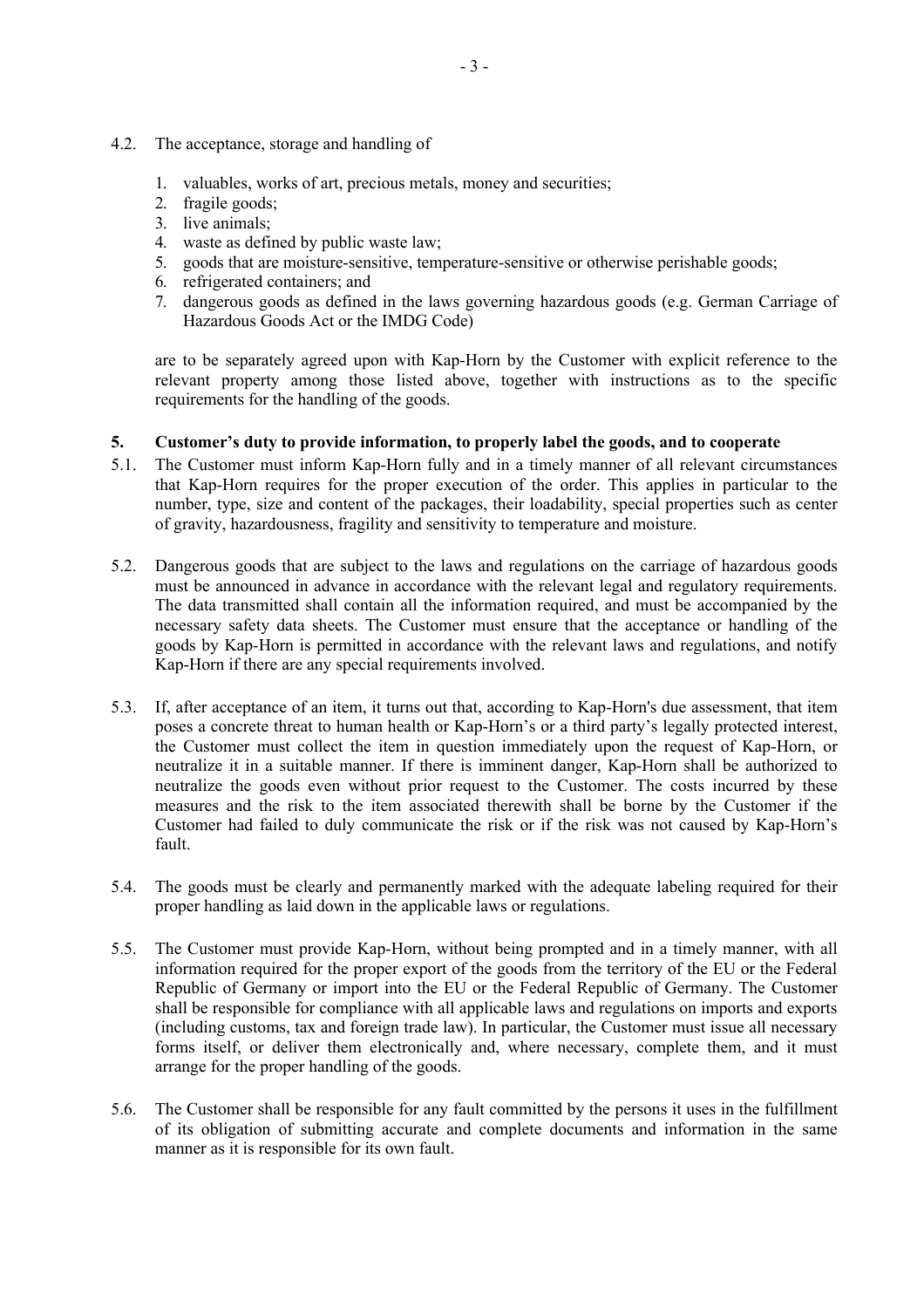5.7. Kap-Horn is not obligated to verify the accuracy and completeness of documents and information it receives from the Customer, or from third parties attributable to the Customer, or the Customer's vicarious agents, unless Kap-Horn is in possession of clear indications that there are inconsistencies.

## **6. General provisions regarding the execution of orders**

### **6.1. Rights of the owner of the premises**

- 6.1.1. All exclusive rights of an owner of premises are vested in Kap Horn with regard to its business premises and the associated buildings and facilities. Persons driving onto or otherwise entering the premises of Kap-Horn and its associated buildings and facilities must comply with the rules and prohibitions announced by signs and follow the written or oral instructions issued by Kap-Horn's employees on operational safety. In addition, they must comply with all relevant accident prevention regulations issued by the Employer's Liability Insurance Association.
- 6.1.2. Smoking is only permitted in the designated smoking areas.

### **6.2. Subcontractors**

Kap-Horn is entitled to use subcontractors.

### **6.3. Delivery to authorized recipients**

The handing over of the goods to the consignee's agent or to a carrier authorized to receive the goods shall be deemed equivalent to delivery. Likewise, loading the goods into railroad wagons, containers, flats or trailers as well as transferring the goods to the vessel shall also be deemed equivalent to delivery.

### **6.4. Safekeeping of loading equipment**

- 6.4.1. If loading equipment (such as containers, flats, pallets) belonging to the Customer or third parties contracted by the Customer remains with Kap-Horn after the Service has been performed in accordance with the order, Kap-Horn will keep the loading equipment until the Customer picks it up or makes other arrangements. The Customer shall pay for the duration of such safekeeping all fees and charges incurred according to the relevant tariff (Clause1.2). Unless Kap-Horn has agreed otherwise with the Customer, the Customer shall be obligated upon Kap-Horn's request to pick up the loading equipment or make other arrangements.
- 6.4.2. The Customer must indemnify Kap-Horn at its first request from any claims of third parties (such as demurrage/detention, container deposit, pallet costs) related to loading equipment belonging to the Customer or third parties contracted by it .

### **6.5. Waiting times and additional expenses**

The Customer shall pay Kap-Horn all fees and charges in accordance with the relevant tariff (Clause1.2) for increased operating expenses or time expenditure (including waiting times) incurred on the Customer's initiative or due to inaccuracy, incompleteness of, or delay in providing, the required documents and information, or for any other reasons that are not attributable to any risk area falling within Kap-Horn's responsibility.

### **6.6. No insurance of the goods by Kap-Horn**

Except where a declaration of the value within the meaning of Clause 10.4.2 is provided, Kap-Horn shall not be obligated to provide insurance for the goods.

### **6.7. Force majeure**

6.7.1. Events of force majeure (circumstances and incidents which Kap-Horn could not avoid despite employing the diligence of a prudent businessman, such as labor disputes, war, fire, shortage of raw materials, government action, including sanctions issued by the European Union or the Federal Republic of Germany, epidemics or pandemics, traffic route closures, or unusual acts of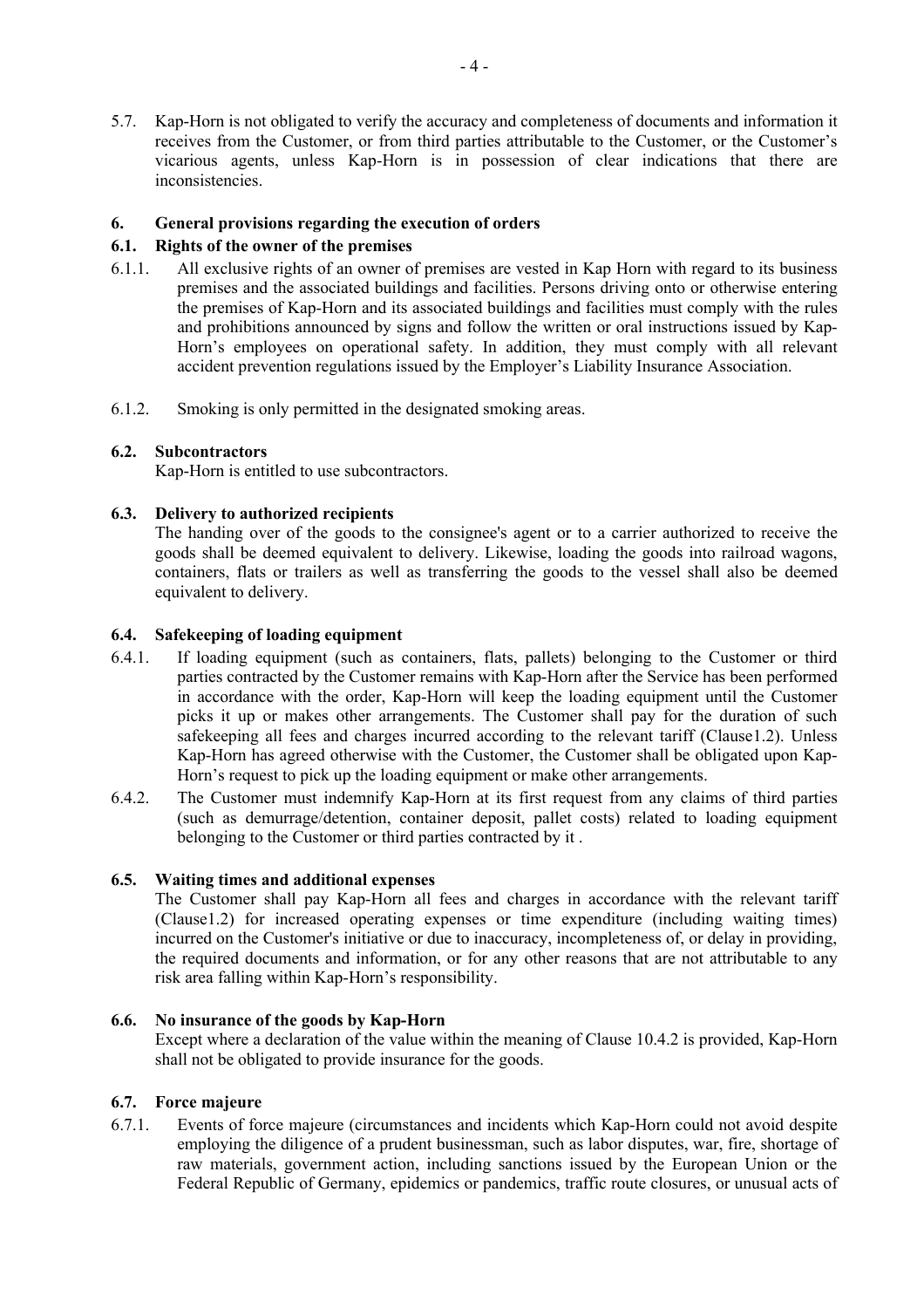God) will interrupt Kap-Horn's obligation to perform its Services for the duration and extent of their effect. This shall also apply if Kap-Horn is already in default with the fulfillment of the affected obligation to perform its Services at the time when the event of force majeure occurs. Kap-Horn will immediately notify the Customer of the occurrence of a force majeure event and the expected duration of the disruption.

- 6.7.2. If the disruption extends over more than three months, both parties shall be entitled to terminate the contract effective at notice, even if part of the Services has been performed already. This shall not affect the remuneration for the Services already performed up to the time of termination.
- 6.7.3. If Kap-Horn continues to perform Services in whole or in part despite a force majeure event, these Services must be remunerated in accordance with the contract; in every other respects, this performance by Kap-Horn does not constitute its waiver of the exemptions and rights set forth in Clause 6.7, and the Customer shall not be entitled to derive any rights against Kap-Horn from any delay in the performance of the Services or partial non-performance caused by the force majeure event.

### **7. Supplementary provisions for cargo handling and temporary storage**

- 7.1. Kap-Horn generally puts goods to be handled in temporary storage. The goods may also be temporarily stored in the open. Kap-Horn is obligated to transship goods from one mode of transport to another (direct transshipment) only if this has been expressly agreed upon between Kap-Horn and the Customer. If Kap-Horn performs direct transshipment in accordance with the order, it is obligated to inspect the goods externally only to the extent that this can be done as part of the usual handling of the transshipment without any particular practical difficulties and within in a short period of time.
- 7.2. By way of derogation from Clause 7.1, the Customer must render direct transshipment by Kap-Horn possible for all those goods which, according to applicable laws or regulations, may only be handled by direct transshipment, or which, due to their volume, weight or other characteristics, are not suitable for Kap-Horn to take receipt of according to its careful assessment.
- 7.3. Kap-Horn will allow the Customer to handle and inspect the goods stored in Kap-Horn's transit sheds and open storage areas during regular business hours, provided that any such handling and inspection does neither interfere with Kap-Horn's regular workflow nor collide with its other legitimate interests, such as security concerns.
- 7.4. Any transshipment preparation work, including but not limited to compiling goods into units on or inside load carriers or means of transport (pallets, containers, flat racks, etc.) as well as the disassembly of such loading or transport units, including all associated ancillary activities (lashing, unlashing, etc.) and other work typically performed at ports (such as the loading, discharging and bunkering of seagoing and inland waterway vessels, the handling of goods of all kinds on quaysides and in dock halls) shall be exclusively reserved to Kap-Horn and its subcontractors.
- 7.5. If, in Kap-Horn's judgment, mending or protective measures or other work are required to maintain, repair or reinforce the packaging of delivered goods, Kap-Horn shall be entitled to perform such Services or have them performed for the account of the authorized agent in cases where neither the Customer nor the authorized agent can be reached in time to provide for such measures themselves. Sentence 1 above shall not create a special duty of inspection on the part of Kap-Horn.
- 7.6. Unless Kap-Horn was expressly commissioned to load the goods onto or into road vehicles or railroad cars, the fastening of the goods to protect them or to ensure the operational safety of the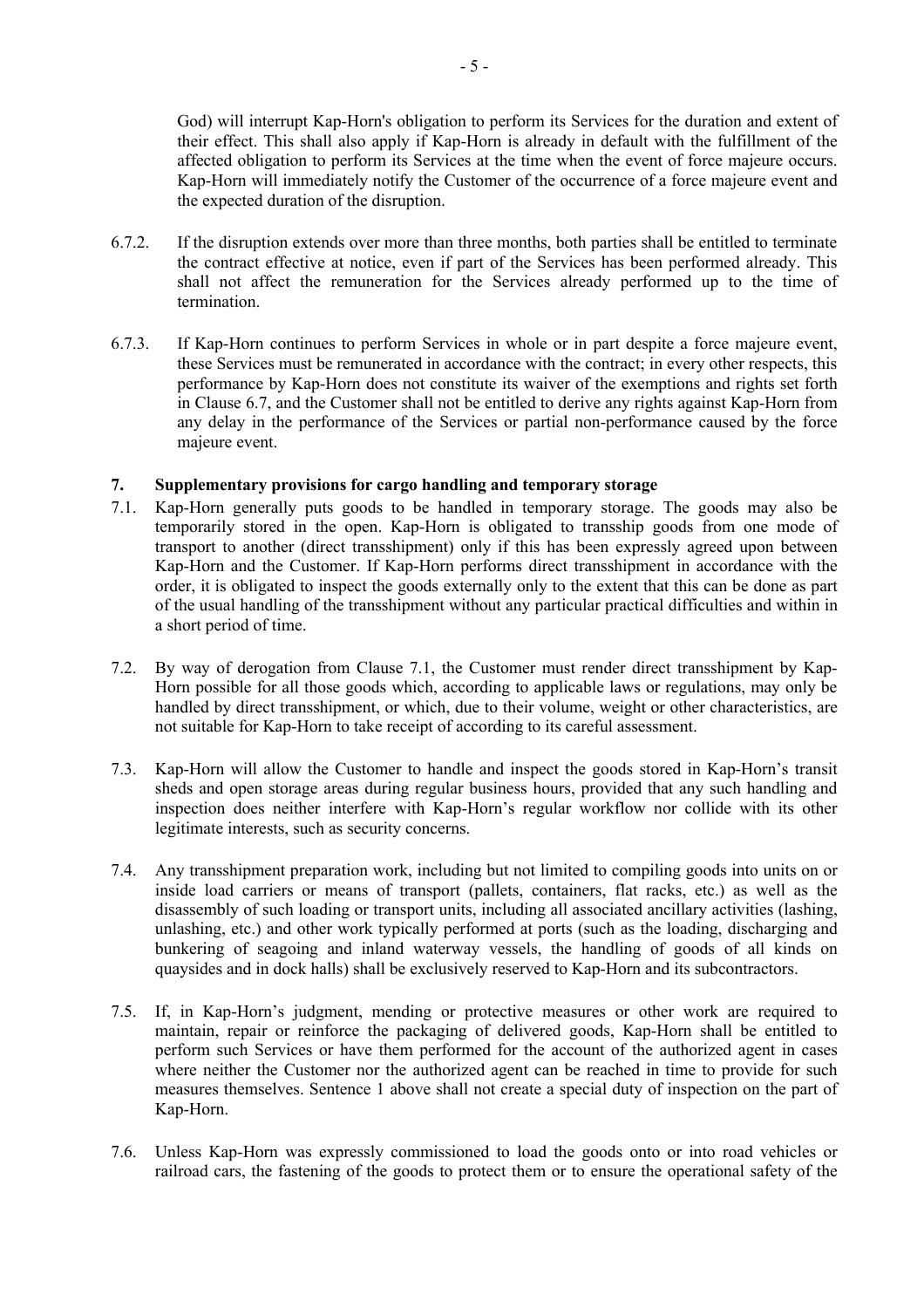road vehicle or train shall not be part of Kap-Horn's duties. If Kap-Horn takes over the fastening of goods on road vehicles on the basis of a separate order, such fastening will be carried out strictly in accordance with the instructions of the vehicle operator in charge.

### **8. Supplementary provisions for marine transshipment**

## **8.1. Berths**

- 8.1.1. Regardless of the allocation of a berth by Kap-Horn, each shipmaster shall remain responsible for ensuring that the vessel complies at all times with public law rules and regulations for occupying the assigned berth at the port.
- 8.1.2. Based on Kap-Horn's ulterior use of its port basins and operating facilities, as well as any draught restrictions due to tides, ebb and flow, high or low water, Kap-Horn is not in a position to guarantee that the vessels will be able to call at and depart from the berths at any given time, or that they will be able to permanently stay at the assigned berth.
- 8.1.3. In the interest of the best possible utilization of Kap-Horn's facilities and of ensuring smooth traffic, Kap-Horn may require that the vessel vacate the assigned berth immediately after completion of the cargo handling operations.
- 8.1.4. Even before completion of the cargo handling operations, Kap-Horn may demand that the vessel be warped to another berth if this is necessary based on the nature or condition of the goods or the vessel (including its technical equipment), or if the ship's crew or the stevedores employed on board the vessel fail to perform their obligations due to a shortage of staff or other reasons, including force majeure. Kap-Horn is not responsible for any disadvantages incurred by the Customer as a result thereof. Kap-Horn shall be entitled to claim equitable additional compensation for any additional expenses incurred by it for the performance of its Services due to such warping.
- 8.1.5. In the event that a vessel fails to comply with instructions issued by authorities or with justified instructions by Kap-Horn, Kap-Horn shall be entitled, after consultation with the port authority, to have the required measures carried out by third parties for the account and at the risk of the vessel.
- **8.2. Power of representation of the shipbroker (port agent) on behalf of the Customer** Any declaration made to Kap-Horn by the shipbroker (port agent) entrusted with the handling of the vessel shall be legally binding on the Customer. Any declaration Kap-Horn makes to the shipbroker shall be deemed to have been made to the Customer.

## **8.3. Cargo handling (ships)**

- 8.3.1. The ship's manifests (loading lists, etc., see also Clause 8.4) must be submitted for the loading and discharging of vessels in a timely and complete manner so that Kap-Horn can make all necessary handling arrangements.
- 8.3.2. Vessels in the process of loading and discharging shall set up their activities in the hatch or on deck in such a way that Kap-Horn can carry out its activities without delay or interruption. Kap-Horn may require vessels to work without interruption until all handling activities are completed; any related additional costs incurred shall be borne by the Customer.
- 8.3.3. Kap-Horn shall be entitled, at its sole discretion and with due consideration of all circumstances involved, to interrupt and continue at a later date any loading and discharging activities without being liable to the Customer for compensating any costs associated with the extended laytime or any further consequences of the delay.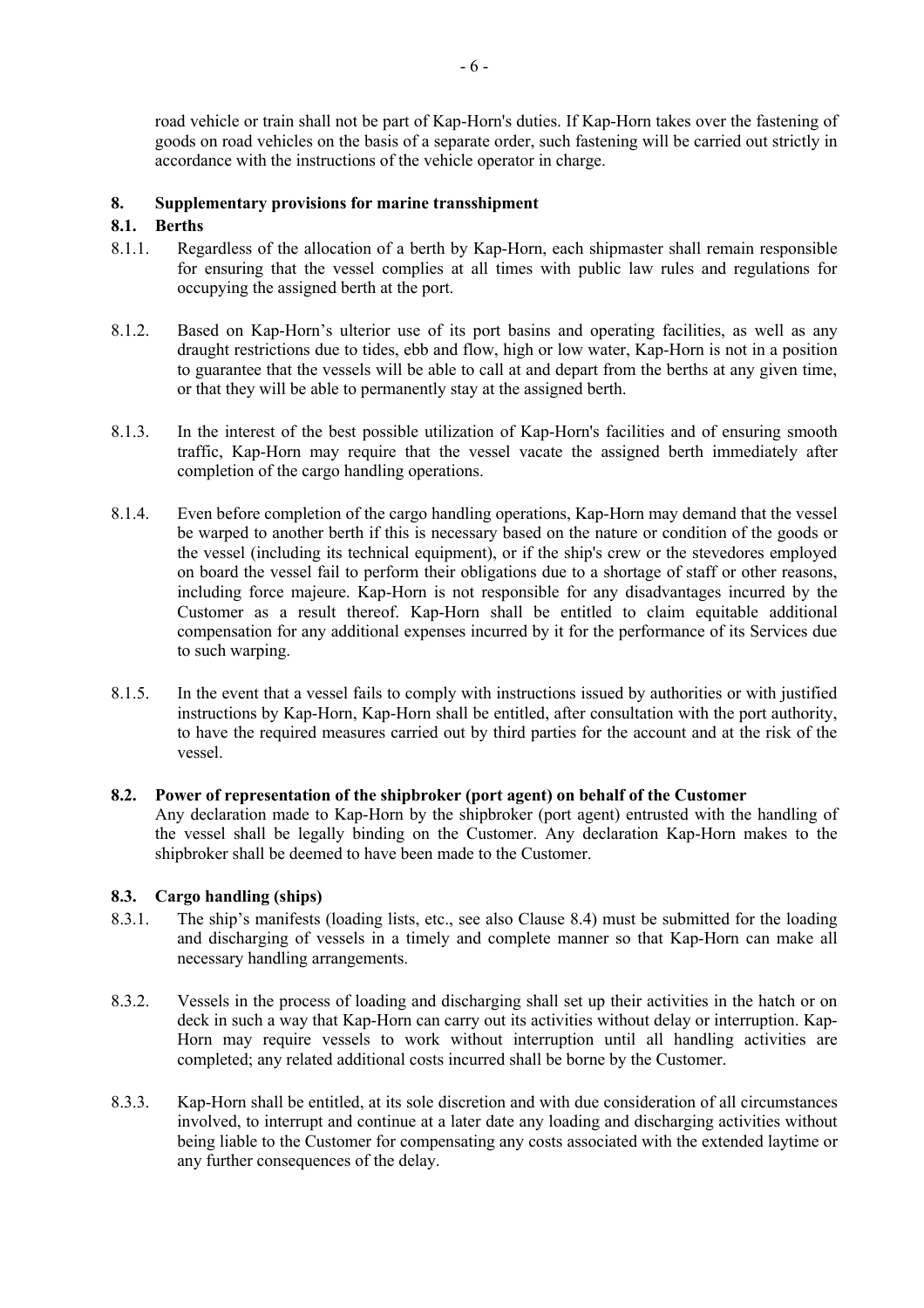8.3.4. Loading and discharging with the vessel's own hoists is permitted only with the express consent of Kap-Horn.

### **8.4. Ship's manifest**

For all imported goods, the ship's manifest to be submitted by the vessel pursuant to Clause 8.3.1 must specify the marking, number of items, hazardous properties, type of packaging and the nature, characteristics, volume and weight of the goods. Dangerous goods must be labeled in accordance with the detailed provisions of Clause 5.2. Until separate orders have been submitted, the ship's manifest shall be deemed to be an order for the discharge and taking receipt of the goods as goods in transit. Kap-Horn will place the goods received, at its discretion, in transit sheds and/or open storage areas.

### **8.5. Loading of vessels**

- 8.5.1. Unless otherwise agreed with the Customer, Kap-Horn will carry all cargo to the stowage location on board the vessel as specified by the vessel.
- 8.5.2. Each load or hoisted unit shall be deemed to have been taken over by the vessel once the load or unit has fully passed the vessel's ramp or railing. All activities performed by Kap-Horn from this point on, including any further use of equipment for the purpose of carrying the goods to the final stowage location will be carried out on behalf of the Customer. Kap-Horn's lifting equipment will be operated in the area of the vessel on instructions given by the vessel's representative, the vessel must therefore ensure proper signaling by a signalman. In addition to this, the vessel shall be obligated, acting on its own responsibility, to perform the necessary assistance, such as guiding the goods when they are lowered and removing the goods from the crane hook.
- 8.5.3. Upon Kap-Horn's request, its employees must be granted access to all areas of the vessel where Kap-Horn operates its hoists. This shall not affect the personal responsibility of the personnel employed on board the vessel for the duties incumbent on them, such as signaling.
- 8.5.4. If the Customer or the vessel requires goods be loaded by Kap-Horn with the Customer's or the vessels' equipment (e.g. lifting beams), the use of this equipment shall be at the risk of the Customer or the vessel. Kap-Horn shall not be obligated to check this device for its suitability for loading, unless there are obvious indications of unsuitability.

### **8.6. Stowage on board**

- 8.6.1. The stowage of the goods on board, including fastening the goods for their protection and ensuring the operational safety of the vessel, is, as a rule, not part of the order. If the Customer provides the goods to be carried in a container, on a pallet or in or on other loading equipment used for grouping cargoes, the Customer must also stow and secure the goods in or on the loading equipment in a manner safe for transport.
- 8.6.2. If Kap-Horn expressly undertakes to stow the goods on board the vessel under the contract, the goods will be stowed in accordance with the instructions of the vessel's management. Kap-Horn assumes no liability for damage to the goods, the vessel or other legally protected interests of third parties due to incorrect instructions of the vessel's management.

### **8.7. Discharging ships**

- 8.7.1. Unless agreed otherwise with the Customer, Kap-Horn shall discharge the entire cargo and bring it ashore.
- 8.7.2. The vessel shall provide the individual lots as per the bills of lading separately and in a selfcontained manner, and, to the greatest possible extent, in hoisted units of equal size.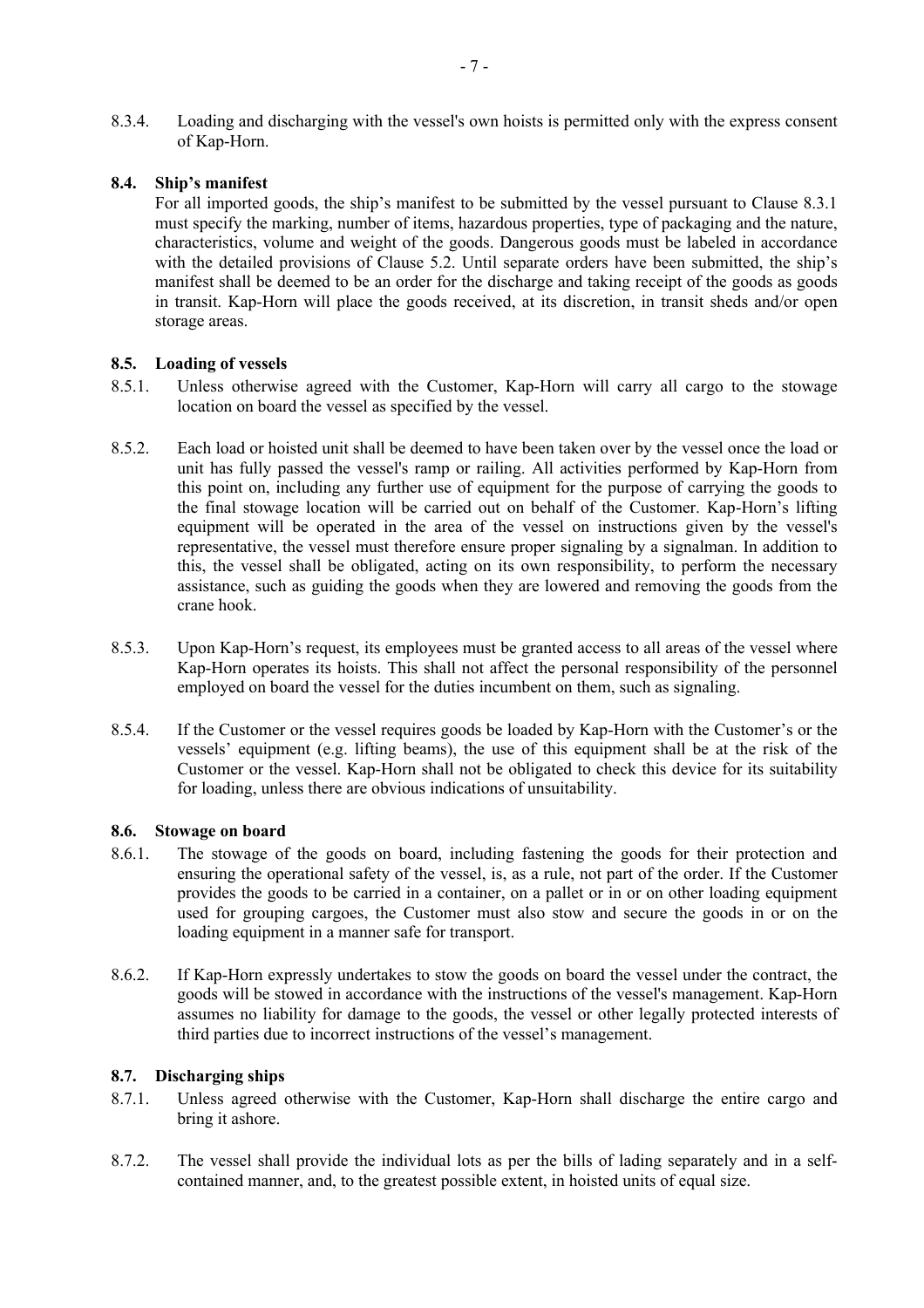- 8.7.3. Subject to a detailed determination of the number of items, condition of the goods, etc., the goods shall be deemed to have been taken over by Kap-Horn upon being set ashore.
- 8.7.4. When taking over goods from vessels, Kap-Horn does not assume the obligation of notifying the consignee of the arrival of the goods, which is the responsibility of the marine carrier or freight carrier. Neither shall Kap-Horn be obligated to notify the consignee of any discrepancies between the particulars in the cargo documents and the actual facts in terms of size, weight, marking or description of the goods.
- 8.7.5. If the Customer or vessel requires goods to be discharged by Kap-Horn with the Customer's or the vessel's equipment (e.g. lifting beams), Kap-Horn shall not be obligated to check this device for its suitability for discharging cargo, unless there are obvious indications of unsuitability.

### **8.8. Delivery on land and (re)-loading**

- 8.8.1. Kap-Horn shall be entitled to refuse delivery of and dealing with goods carried by ships until the discharge of vessel in question is completed, if, in Kap-Horn's judgment, the proper performance of the discharge operation and the necessary overview of the lots to be delivered would otherwise be impaired.
- 8.8.2. Kap-Horn will deliver the goods to anyone who, in addition to the delivery and/or loading order or electronic data to be submitted by them, presents Kap-Horn with a Letter of Indemnity (for release of cargo) from the shipbroker identifying them as the legitimate consignee.
- 8.8.3. The goods to be delivered shall be transshipped to means of land carriage by Kap-Horn at the places determined by Kap-Horn in accordance with the detailed provisions of Clause 7.

### **9. Dealing with claims (loss or damage)**

#### **9.1. Determination of damage**

- 9.1.1. Upon acceptance, Kap-Horn shall be obligated to inspect with reasonable effort the goods only for externally recognizable loss or damage.
- 9.1.2. If the Customer or the authorized agent reports a loss or damage to the goods taken over by Kap-Horn, the latter shall determine the condition of the goods and the time of the loss or damage and shall provide the result in writing to the authorized agent.
- 9.1.3. Kap-Horn shall not be obligated to safeguard the rights of the Customer or any other authorized agent against marine carriers or freight carriers commissioned by the Customer or the authorized agent, and it is, in particular, not Kap-Horn's responsibility to submit a notice of claim for loss or damage in accordance with Section 438 or Section 510 HGB or for participating in the inspection of the goods.

#### **9.2. Notification of claim (for loss or damage) and obligation to give such notice**

9.2.1. If a loss or damage to the goods is externally recognizable, the Customer or the consignee must notify Kap-Horn of the loss or damage at the latest upon delivery of the goods. If the loss or damage was not externally recognizable, the Customer or the consignee must notify Kap-Horn of the loss or damage in text form within three calendar days of delivery. Such notice must specify as precisely as possible the nature of the loss or damage. Blanket statements, such as "dirty", "lost" or "damaged" without more specific information are not sufficient.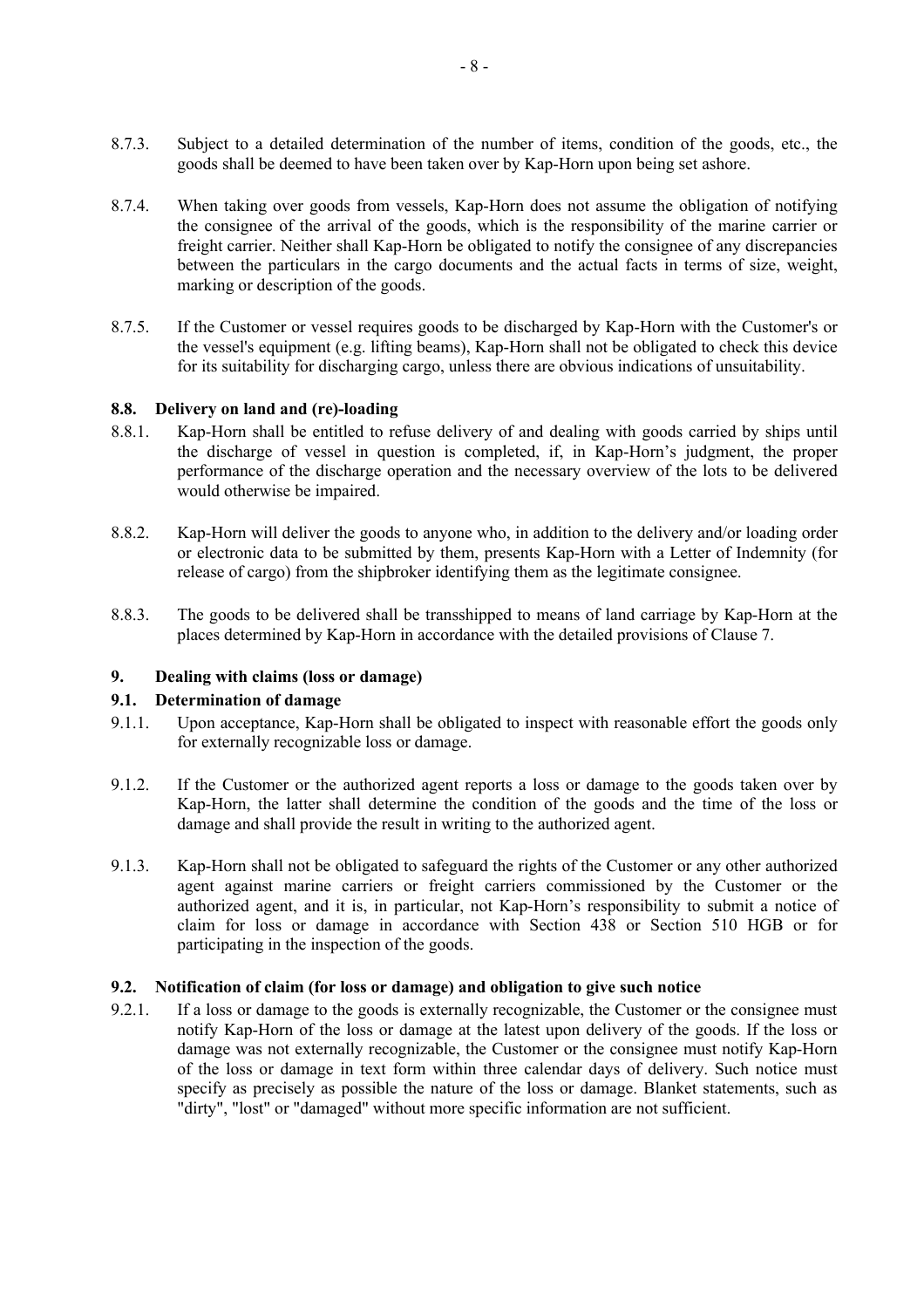9.2.2. If a loss or damage to the goods has not been reported in accordance with Clause 9.2.1 or determined by Kap-Horn as described above, then the presumption shall be that the goods were delivered in their entirety and in undamaged condition.

## **10. Kap-Horn's liability**

### **10.1. General provisions**

- 10.1.1. Kap-Horn shall be responsible for fulfilling its contractual obligations with the diligence of a prudent businessman. In the event of culpable violation of this diligence, Kap-Horn shall be liable to the Customer for the resulting damage in accordance with Clauses 10.2 to 10.4.
- 10.1.2. The exclusions and limitations of liability set out in this Clause 10 shall also apply in favor of Kap-Horn's governing bodies, persons employed in the performance of its obligations and vicarious agents.
- 10.1.3. The exclusions and limitations of liability set out in this Clause 10 shall apply regardless of the contractual or non-contractual basis on which a claim for damages may be based.
- **10.1.4. The provisions of this Clause 10 do not affect more extensive statutory exclusions and limitations of liability as well as exclusions and limitations of liability included in other provisions of these T&C, the ADSp 2017 or Logistics T&C, or in individual agreements. An extension of Kap-Horn's liability beyond the exclusions and limitations of liability resulting from the provisions mentioned in the preceding sentence is not intended with these T&C.**

### **10.2. Exclusion of liability**

- 10.2.1. Kap-Horn shall be liable without limitation for damages caused intentionally, for damages due to grossly negligent breach of an essential contractual obligation ("**essential contractual obligations**" are those which are imperative to proper performance of the contract in the first place, and in the observance of which the Customer may trust as a matter of course) and for damages resulting from loss of life, bodily injury or damage to health. As far as damage caused by gross negligence not covered by sentence 1 above is concerned, Kap-Horn's liability shall be limited to the compensation of damage foreseeable at the commencement of the contract and typical of this type of contract. Even in the event of a breach of an essential contractual obligation based on slight negligence, Kap-Horn shall be liable only for compensation of damage foreseeable at the commencement of the contract and typical of this type of contract; however, in the event of slight negligence on the part of non-managerial persons employed by Kap-Horn in the performance of its obligations, Kap-Horn's liability shall be limited in accordance with the provisions of Clause 10 even in the event of a breach of an essential contractual obligation.
- 10.2.2. Unless provided otherwise in Clause 10.2.1, Kap-Horn shall not be liable for damages caused by slight negligence.
- 10.2.3. Kap-Horn shall not be liable, except in the case of intent on the part of its legal representatives, for causing damage while providing free assistance to which it is not obligated.

### **10.3. Limitation of liability in terms of amount**

**10.3.1. In cases in which Kap-Horn is liable to pay compensation for damages according to Clauses 10.1 and 10.2 on the merits, and where its liability is not unlimited in accordance with these Standard Terms and Conditions, the following paragraphs shall apply in respect of the amount of damages to be paid**.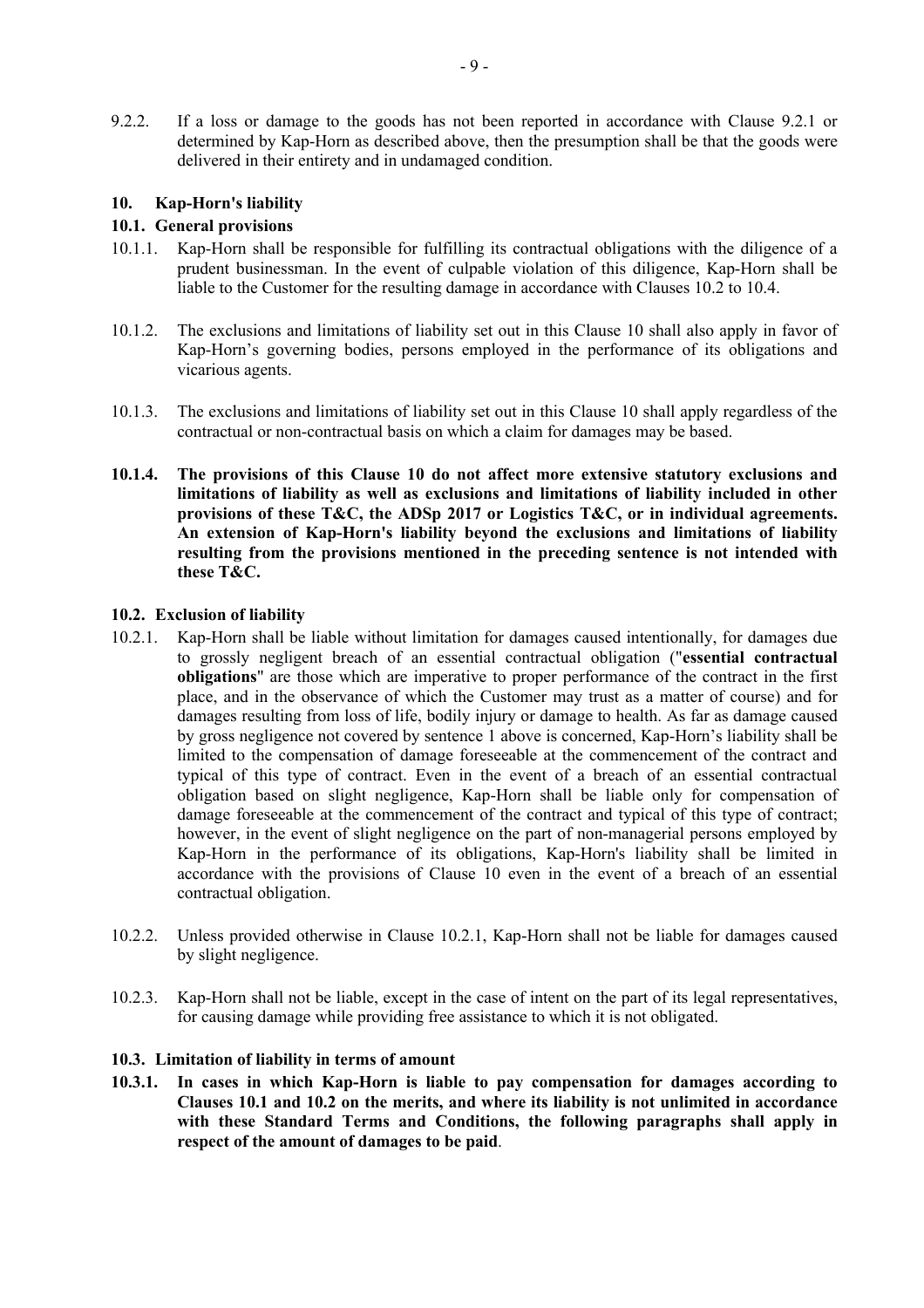- **10.3.2. If compensation is to be paid for damage or for a total or partial loss of goods ("damage to goods") in accordance with Sections 429, 430 HGB, such compensation shall be limited in deviation from the amount provided for in Section 431 HGB, to an amount corresponding to two units of account for each kilogram of gross weight of the lost or damaged goods.**
- **10.3.3. If damage to goods is caused outside the performance of a transportation service, Kap-Horn's liability shall be limited to EUR 5,000 per package or cargo unit (e.g. vehicle, pallet or container), to EUR 50,000 per damaging event and to EUR 250,000 per calendar year and Customer. The lowest liability limit shall apply in each case.**
- **10.3.4. If Kap-Horn is liable for damages neither caused by damage, total or partial loss of the goods, nor with regard to items belonging to third parties, the liability for compensation shall be limited to an amount of EUR 100,000 per damaging event. Such liability of Kap-Horn shall be limited to EUR 500,000 per calendar year and Customer.**
- **10.3.5. Regardless of how many claims are made on the basis of one damaging event, Kap-Horn's liability per damaging event shall in any case be limited to the higher of EUR 2.5 million, or two special drawing rights for each kilogram of gross weight of the lost and damaged goods. Where the sum of the individual claims, calculated in accordance with the liability caps laid down in the preceding paragraphs, is greater than that amount, that amount shall be apportioned among the individual claimants on a pro rata basis in proportion to the claims calculated in accordance with the preceding provisions. If the amount of the individual claims or their apportionment among the individual claimants is disputed, Kap-Horn may release itself from liability towards all claimants by depositing the maximum liability amount payable in total.**
- 10.3.6. The "**unit of account**" referred to in Clauses 10.3.5 and 10.3.2 means the special drawing right of the International Monetary Fund. The amount shall be converted into euros in accordance with its value in relation to the special drawing right on the day Kap-Horn takes receipt of the goods. The value of the euro in relation to the special drawing right shall be determined in accordance with the calculation method used by the International Monetary Fund for its operations and transactions on the day in question.
- 10.3.7. If Kap-Horn is liable for damages resulting from exceeding an agreed period of time, the obligation to pay compensation shall be limited to a maximum of three times the agreed remuneration.

### **10.4. Extended liability in the event a declaration of the value is submitted**

- 10.4.1. The exclusions and limitations of liability specified in Clauses 10.1 to 10.3 shall not apply if the Customer has provided Kap-Horn information in text form on the kind and the value of the goods, as a separate declaration prior to their delivery. The same shall apply if the Customer has communicated, for the event of loss or damage to the goods, the amount of a 'special interest in delivery' in text form prior to the conclusion of the contract.
- 10.4.2. If a declaration of the value within the meaning of Clause 10.4.1 has been submitted, the liability cap shall be determined in accordance with the declared value of the goods and/or the special interest. Kap-Horn will insure the goods and the special interest, for which a declaration of value was submitted, against the risks of loss and damage for the duration of Kap-Horn's custody of the goods at the respective declared value. The Customer shall reimburse Kap-Horn for the costs incurred by it for the insurance. If Kap-Horn has taken out such insurance, it is exempt from liability for any damage covered and compensated by this insurance. This shall also apply in the event that, as a result of an insufficient value stated by the Customer, the sum insured falls short of the real value of the goods and/or the special interest or the real amount of damage.